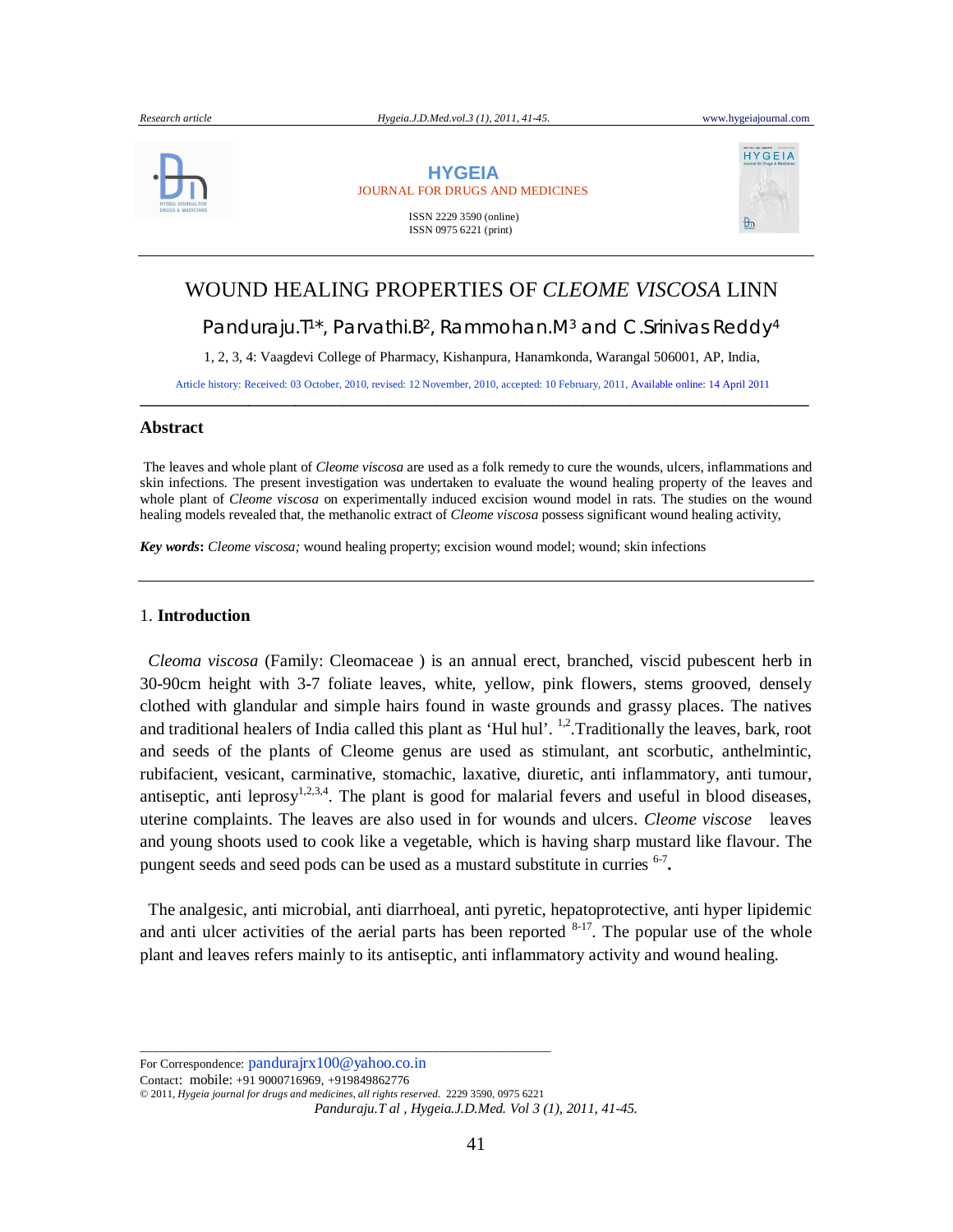As there is no scientific data available to substantiate the traditional use of this plant for healing wounds, in the present study, we investigated the wound healing activity of the methanolic extracts of *Cleome viscosa* leaves and whole plant in experimental animal models.

## 2. **Materials and methods**

# 2.1*. Plant material and extraction*

 *Cleome viscosa* plant is a common weed throughout Andhra Pradesh. The *Cleome viscosa* plant material collected from local areas of Warangal, A.P. Its parts were authenticated by Prof. S.V.Raju, Taxonomist, Department of Botany, Kakatiya University, Warangal, A.P, India. A voucher specimen (CV-028) was maintained in the Department of Pharmacognosy, Vaagdevi college of pharmacy, Hanamkonda.

The fresh air- dried, powdered crude drugs obtained from the *Cleome viscosa* leaves and whole plant and were extracted with methanol solvent by maceration process at room temperature for 7 days in conical flask with occasional stirring and shaking. The methanolic extracts were dried and incorporated in to simple ointment  $(5, % w/w)$  base. Preliminary phytochemical analysis was carried out for the extracts according to the standard procedures  $8, 10, 18, 19$ .

# 2.2**.** *Experimental animals*

 Albino rats of either sex (130–180gm) were procured from Mahaveera Enterprises, Hyderabad under standard laboratory condition ( $25 \pm 2$ °C temperature,  $55 \pm 5$ % relative humidity, and 12 hrs light and dark cycles for about 7 days prior to dosing. The animals were housed three per cage of same sex in polypropylene cages provided with bedding of paddy. Pellet chew feed standard diet under good management conditions and water *ad libitum* was provided to the animals.

#### 3. **Acute-toxicity studies**

 Healthy adult Wistar albino rats of either sex, starved overnight, were divided into groups (n=6) and were orally fed with increased dose of ethanol extracts. Total ethanol extracts administered orally in doses of up to 2g/Kg, did not produce any sign of toxicity and mortality in rats when observed for 7 days after administration  $21$ .

# 4. **Wound healing activity by excision model**

## *Plan of work*

Adult wistar albino rats (130-180 gm) of either sex were used for evaluation of wound healing activity. The animals were divided into 4 groups.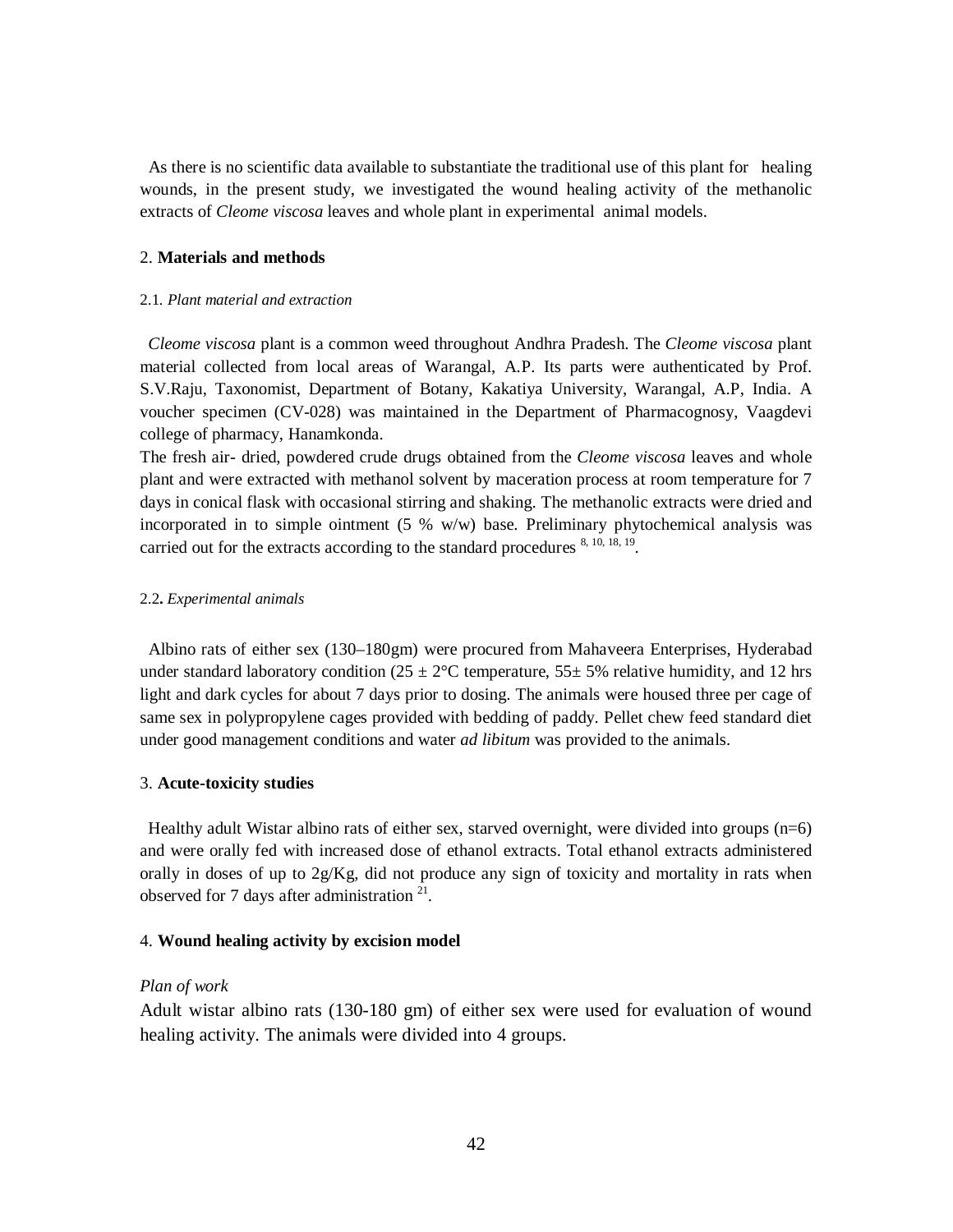Group I: Received 2% sodium alginate Group II: Received Neosporin ointment (0.2%) Group III: Received 5% Whole plant methanolic extract ointment (WPME) Group IV: Received 5% Leaf methanolic extract ointment (LME) The hairs were removed from the dorsal thoracic region of the rats using depilitor and Veet hair removing cream. A full thickness excision wound of circular area of  $500$ mm<sup>2</sup> and 2mm in depth was created along the markings under mild anaesthesia**.** Six animals each served as control and treated group; simple ointment and ointment containing the extracts were applied everyday topically from 0 to 22 day post wounding or number of days required for falling of the escher without any residual raw wound gave the period of epithelization, starting from the day of the excision.. Changes in wound area were calculated giving an indication of the rate of wound contraction. The areas of the wounds were measured by tracing the wounds on to a graph paper on the day of wounding and subsequently on  $4^{\text{th}}$ ,  $8^{\text{th}}$ ,  $12^{\text{th}}$ ,  $16^{\text{th}}$  and  $22^{\text{nd}}$  day post wounding. The number of days required for falling of the scar without any residual raw wound, gave the period of epithelization. The observations of the percentage wound contraction were made on  $4<sup>th</sup>$ ,  $8<sup>th</sup>$ ,  $12<sup>th</sup>$ ,  $16<sup>th</sup>$  and  $22<sup>nd</sup>$  day post wounding days. All the values were statistically analyzed by unpaired student t test comparing with control  $20, 22$ .

# 5. **Results and discussion**

#### *Wound Healing activity study*

In the acute oral toxicity studies, no mortality and no macroscopically organ abnormality/damage were observed. Acute toxicity studies showed that *Cleome viscosa* extracts were safe up to maximum dose of 2g/Kg body weight of the animal.

 The animals treated with methanolic extracts of *Cleome viscosa* showed a significant wound healing activity as evidenced by the reduction in the number of days required ,for falling of the escher and the wound contraction compared to the standard. The changes in wound area were measured at fixed time intervals, viz  $4^{th}$ ,  $8^{th}$ ,  $12^{th}$ ,  $16^{th}$  and  $22^{nd}$  days post wounding. Period of epithelization was  $22<sup>nd</sup>$  days for the treatment groups, whereas it was 30 days for control group animals. The wound healing results are showed in the Table.1.

The results showed that the plant *Cleome viscosa* possessed effective wound healing activity as compared to control group, there by justifying its use in the indigenous system of medicine.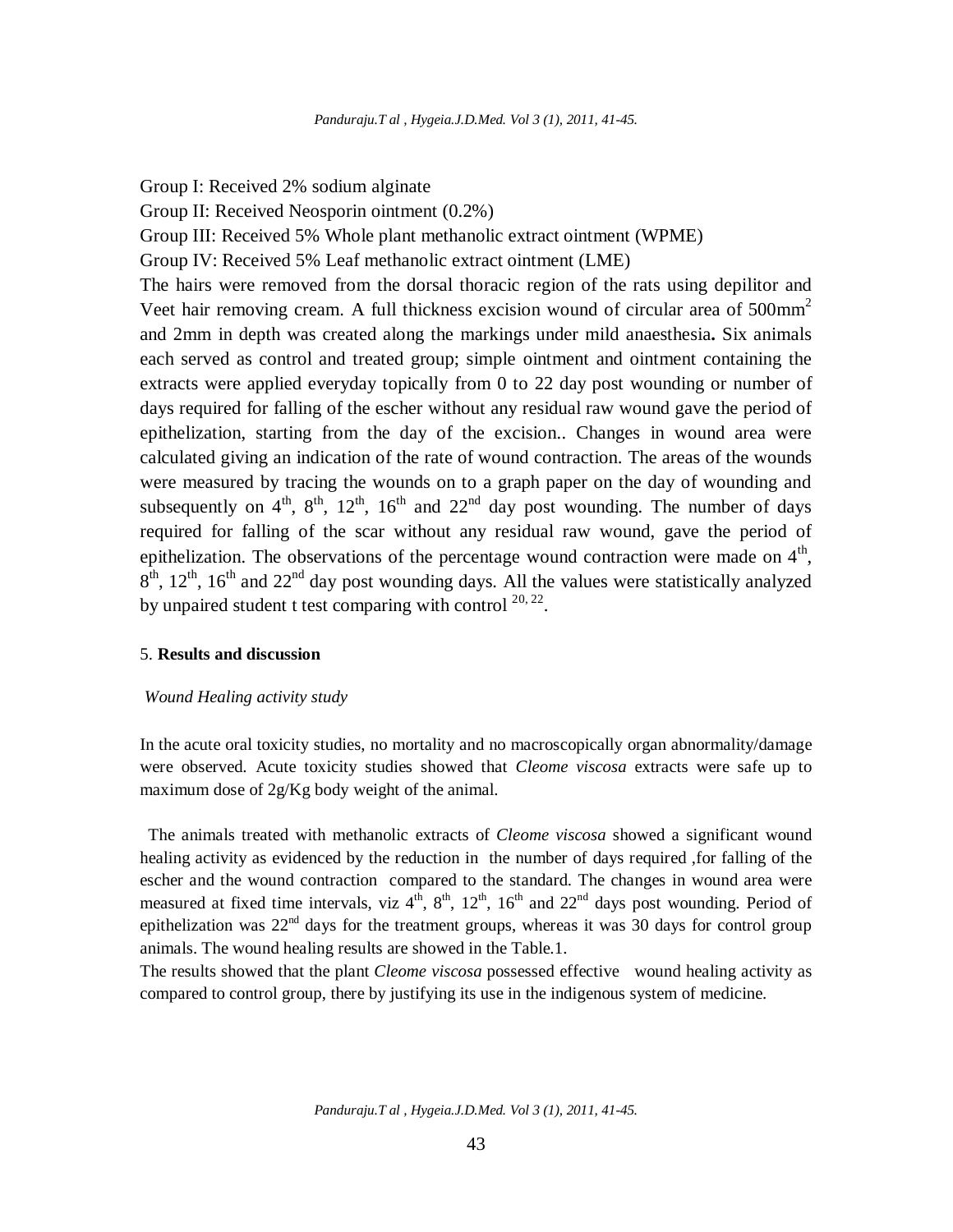| Wound area $(mm^2) \pm SEM$ and (% of wound contraction)<br><b>GROUPS</b> |                                                                             |                           |                               |                              |                          |                                     |
|---------------------------------------------------------------------------|-----------------------------------------------------------------------------|---------------------------|-------------------------------|------------------------------|--------------------------|-------------------------------------|
|                                                                           | post wounding days<br>$12^{th}$ day<br>$16th$ day<br>$4th$ day<br>$8th$ day |                           |                               |                              |                          | Epithelization<br>in days $\pm$ SEM |
|                                                                           | 0 <sub>day</sub>                                                            |                           |                               |                              |                          |                                     |
| <b>CONTROL</b>                                                            | $79.02 \pm 5.75$<br>$(0\%)$                                                 | $70.06 \pm 8.18$<br>(11%) | $58.53 \pm 3.83$<br>(25%)     | $50.6 \pm 4.2$<br>(35%)      | $40.5 \pm 0.11$<br>(49%) | $35.06 \pm 0.46$                    |
| Standard<br>(Neosporin)                                                   | $79.02 + 5.75$<br>$(0\%)$                                                   | $56.91 + 0.41$<br>(27%)   | $22.44 \pm 4.97*$<br>$(71\%)$ | $2.01 \pm 1.57^*$<br>(97%)   | $0^*$<br>$(100\%)$       | $16.50 \pm 0.23$                    |
| Whole plant<br>Methanol<br>extract (WPME)                                 | $81.5 \pm 4.86$<br>$(0\%)$                                                  | $54.17 + 7.6$<br>(33%)    | $22.99 \pm 6.34*$<br>(72%)    | $2.63 \pm 1.56^*$<br>(97%)   | $0^*$<br>$(100\%)$       | $16.50 \pm 0.23$                    |
| Leaf<br>Methanol<br>extract (LME)                                         | $84.77 + 8.08$<br>$(0\%)$                                                   | $57.43 \pm 5.74$<br>(32%) | $32.18 + 4.37*$<br>(62%)      | $8.01 \pm 1.59*$<br>$(90\%)$ | $2.64 + 1.56*$<br>(97%)  | $18.83 \pm 0.16$                    |

Table 1.Wound healing activity of ointment of WPME and LME of *Cleome viscosa* Linn.

Student t-test.  $*$  ->  $P$  < 0.05

# **References**

- 1. K.R.Kirtikar, B.D.Basu., Indian medicinal plants, 2<sup>nd</sup> edition, vol.I, International book distribution, Dehradun, 181-187.
- 2. T.Pullaiah., Medicinal plants in India, vol.I, Regency publications, New Delhi, 168.
- 3. S.G.Joshi., Medicinal plants, Oxford & IBH publishing Co.Pvt.Ltd, New Delhi, Culcutta, 15.
- 4. Chopra.R.N, Nayar.S.L and Chopra.I.C., Glossary of Indian medicinal plants, Council of Scientific and Industrial Research, New Delhi, 1986, 347-349.
- 5. Huxley.A., The New RHS Dictionary of Gardening, Mac Millan press, 1992,ISBN 0-333-47494-5.
- 6. Facciola.S.Cornucopia., A Source book of edible plants, kampong publications, 1990, ISBN 0-9628087-0-9.
- 7. N.P.Manandhar., Plants and people of Nepal, Timber press, Oregon, 2002, ISBN 0-88192-527-6.
- 8. B.Parimala devi, R.Boominathan, S.C.Mandal., Studies on analgesic activity of *Cleome viscosa* in mice, *Fitoterapia*, 74, 2006, 262-266.
- 9. M.Sudhakar, Ch.V.Rao, P.M.Rao, D.B.Raju., Evaluation of anti microbial activity of *Cleome viscosa* and *Gmelina asiatica, Fitoterapia,* 77, 2006, 47-49.